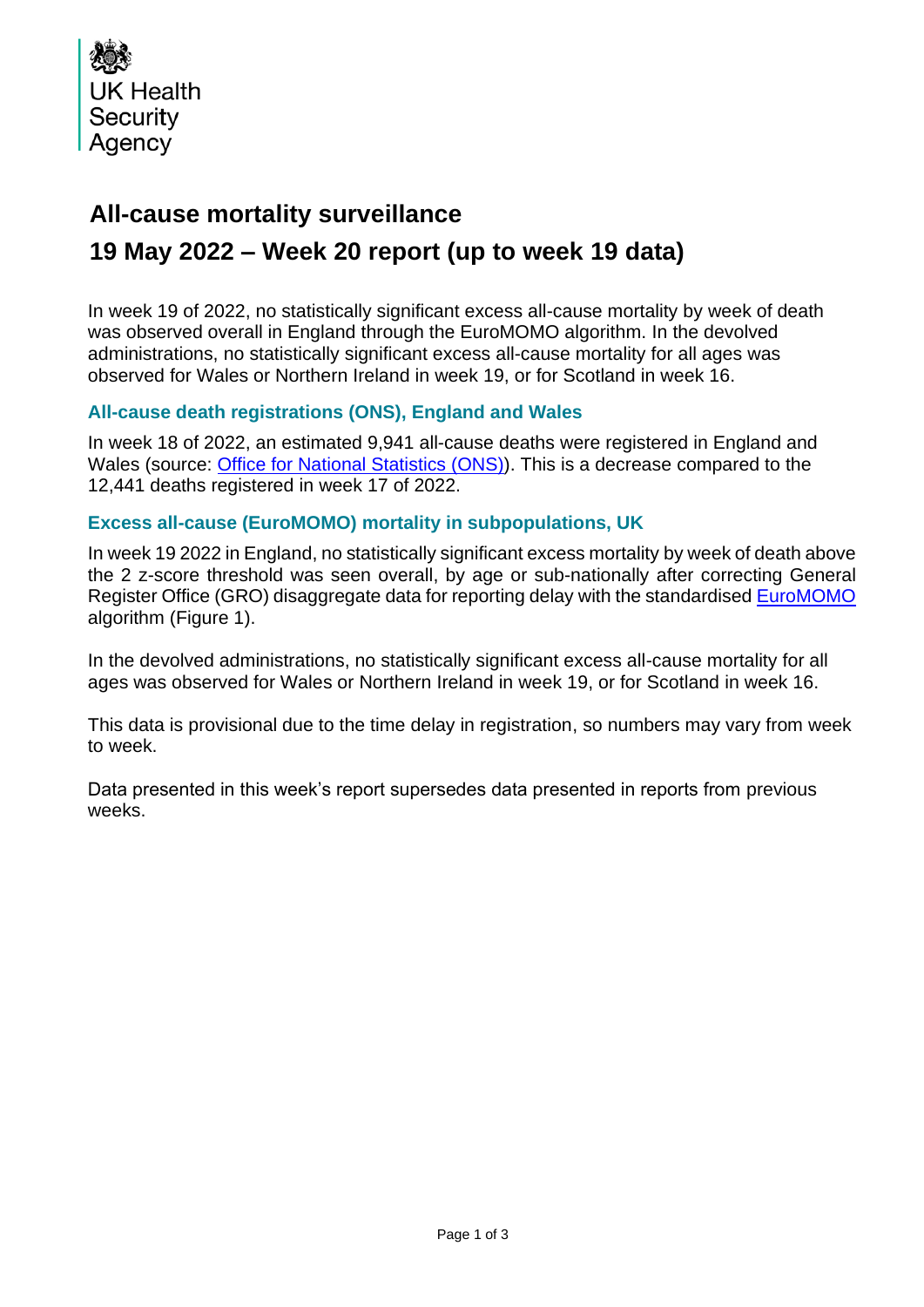

**Figure 1: Weekly observed and expected number of all-cause deaths in all ages, with the dominant circulating respiratory virus, England, 2017 to week 19 2022**

Year week

Note: The recent weeks' data are estimates with large registration delay corrections and therefore should be interpreted with caution. These estimates may differ substantially from future reports as more deaths are registered*.*